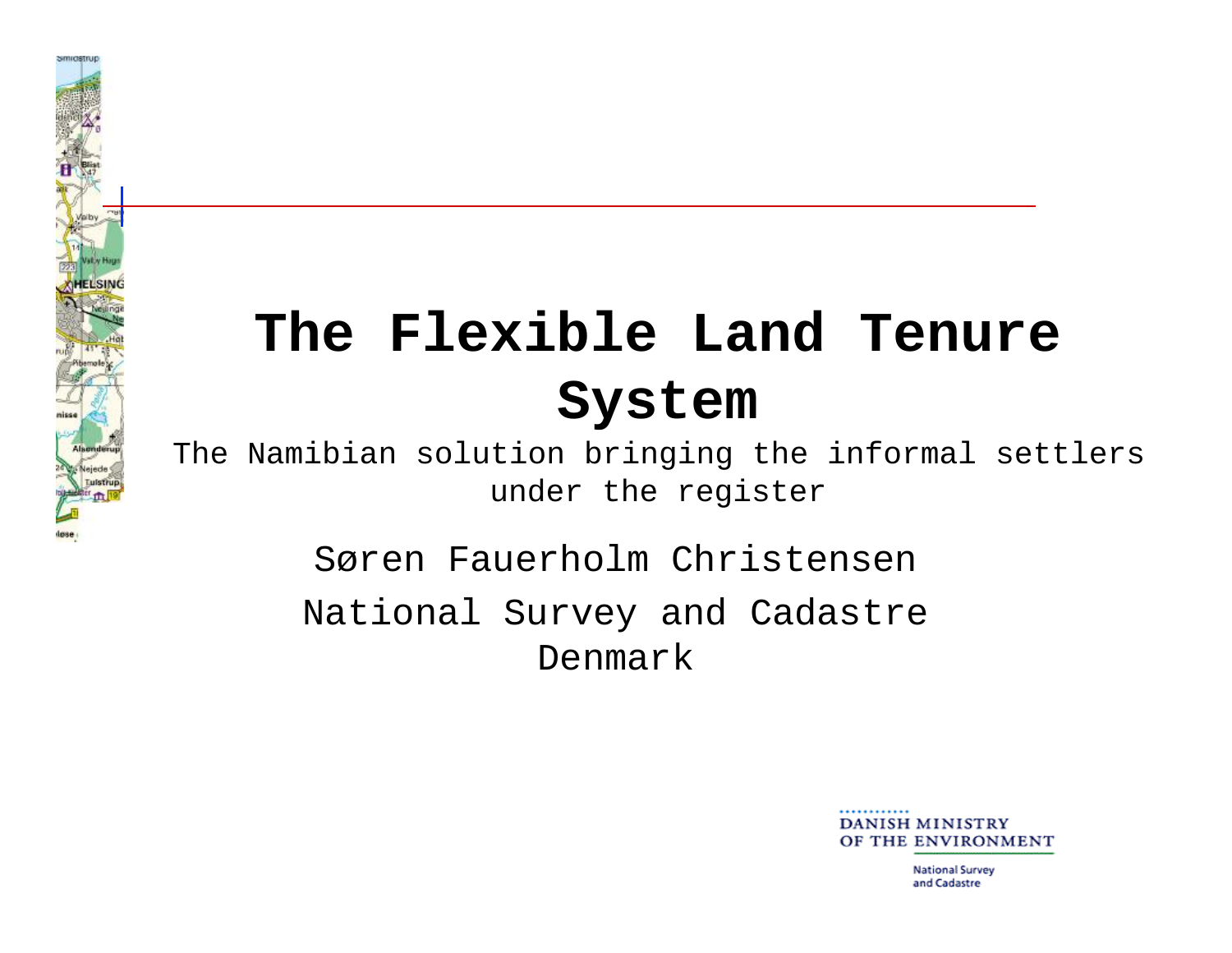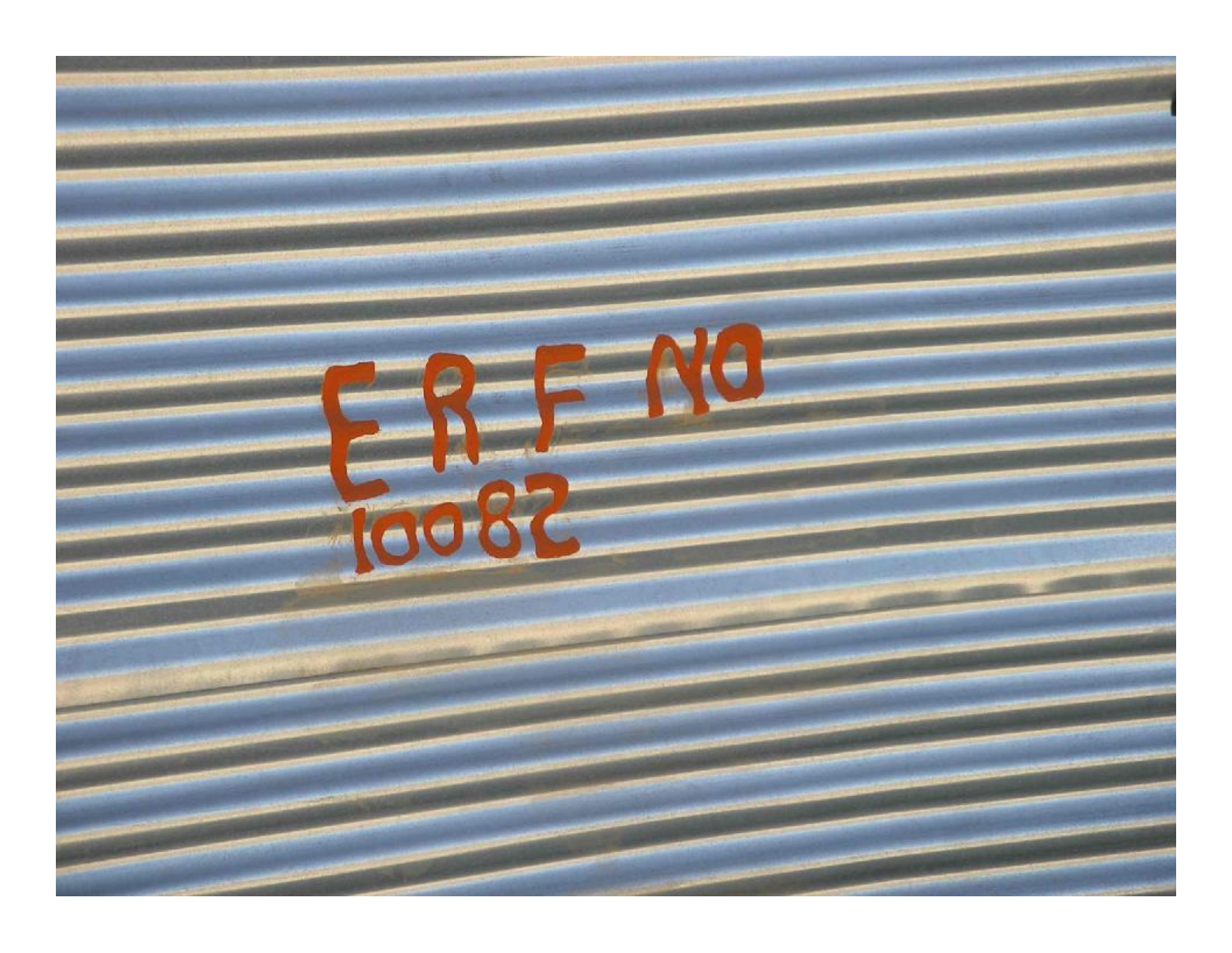# Hernando de Soto has said:

**STRICKER IF** 

"I predict that in the next 150 years the countries in Latin America and elsewhere joining these 25 (countries with a developed economy) will be those that spend their energies ensuring that property rights are widespread and protected by law, rather than those which continue to focus on economic policy".

> DANISH MINISTRY OF THE ENVIRONMENT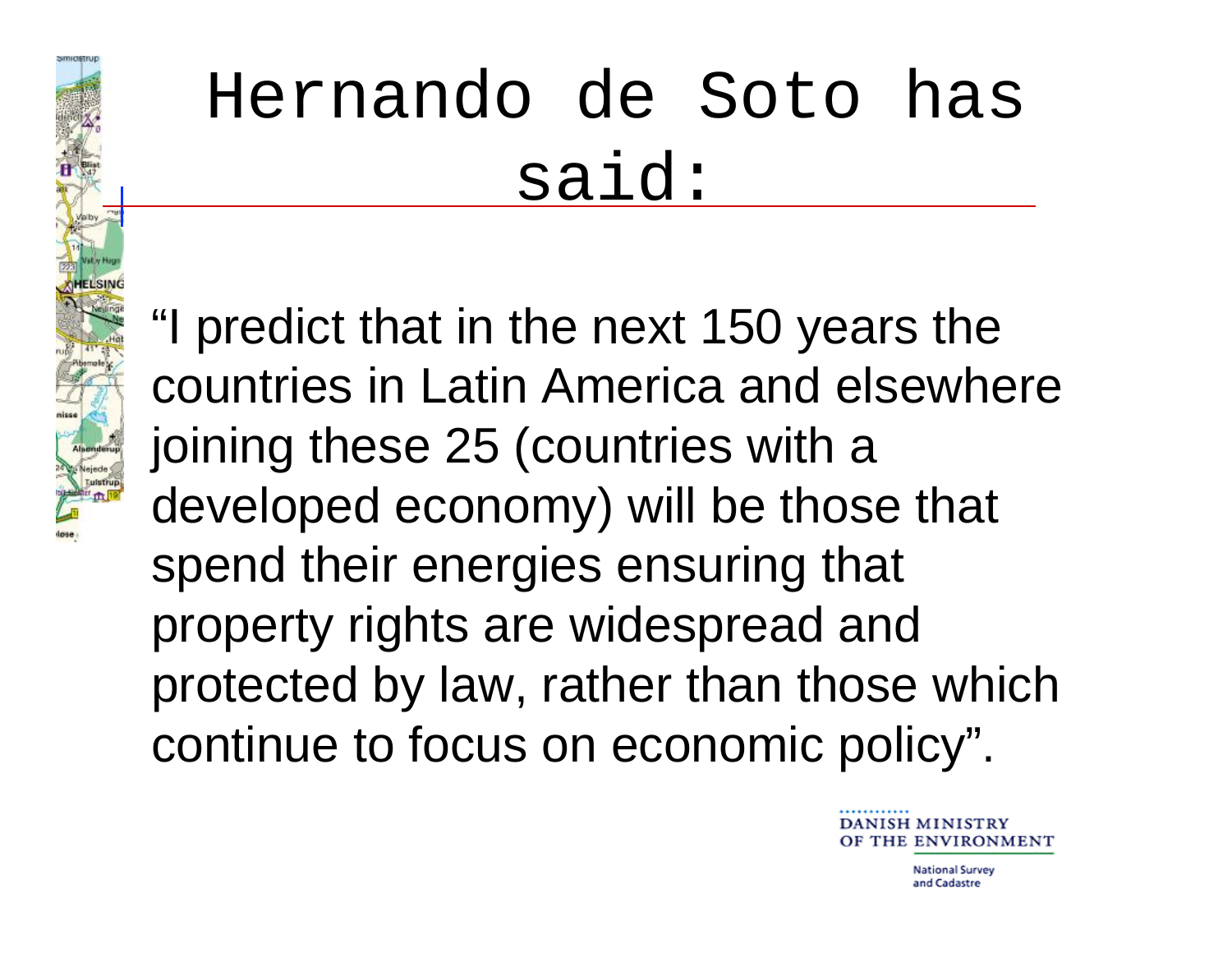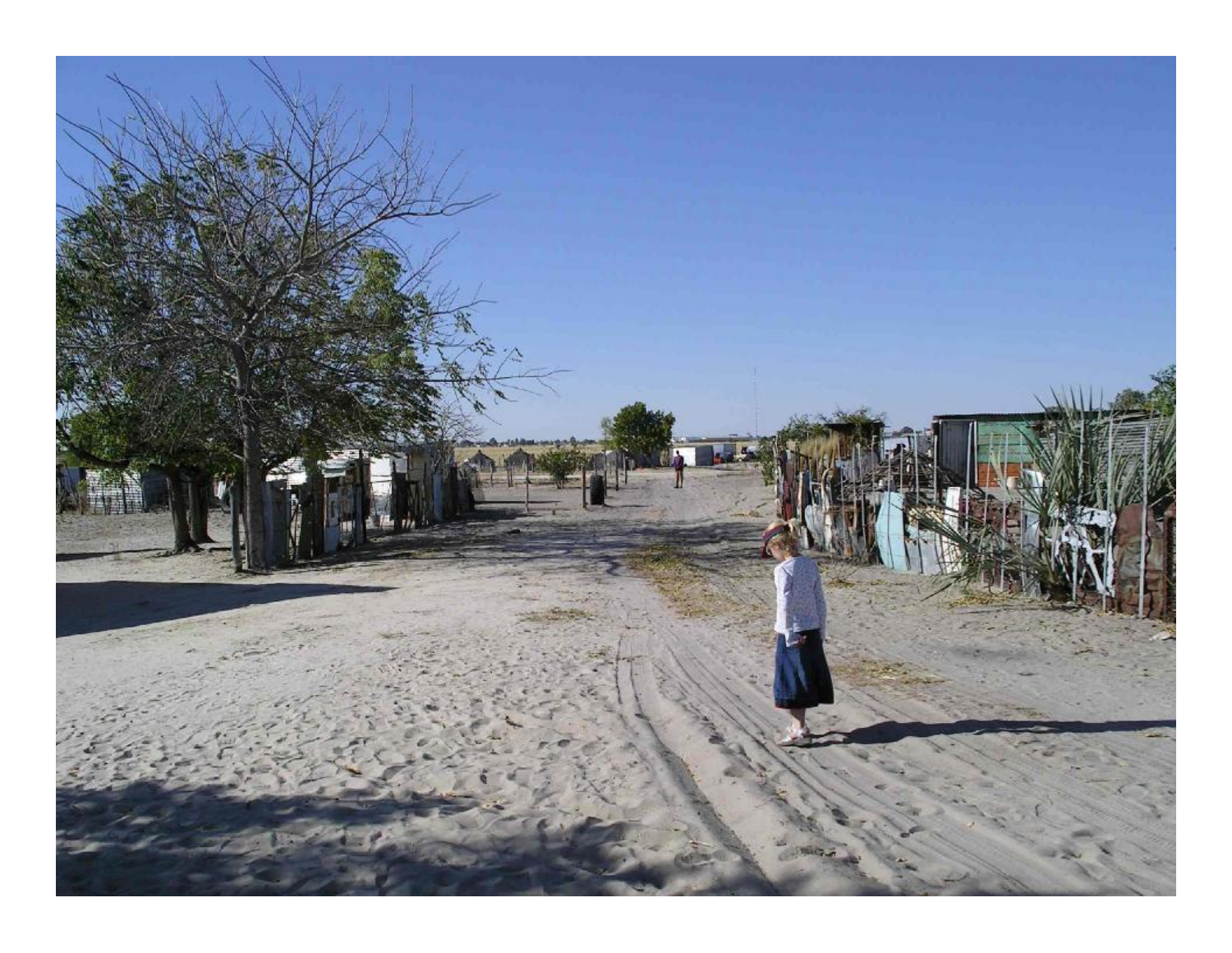

### Concept of the system

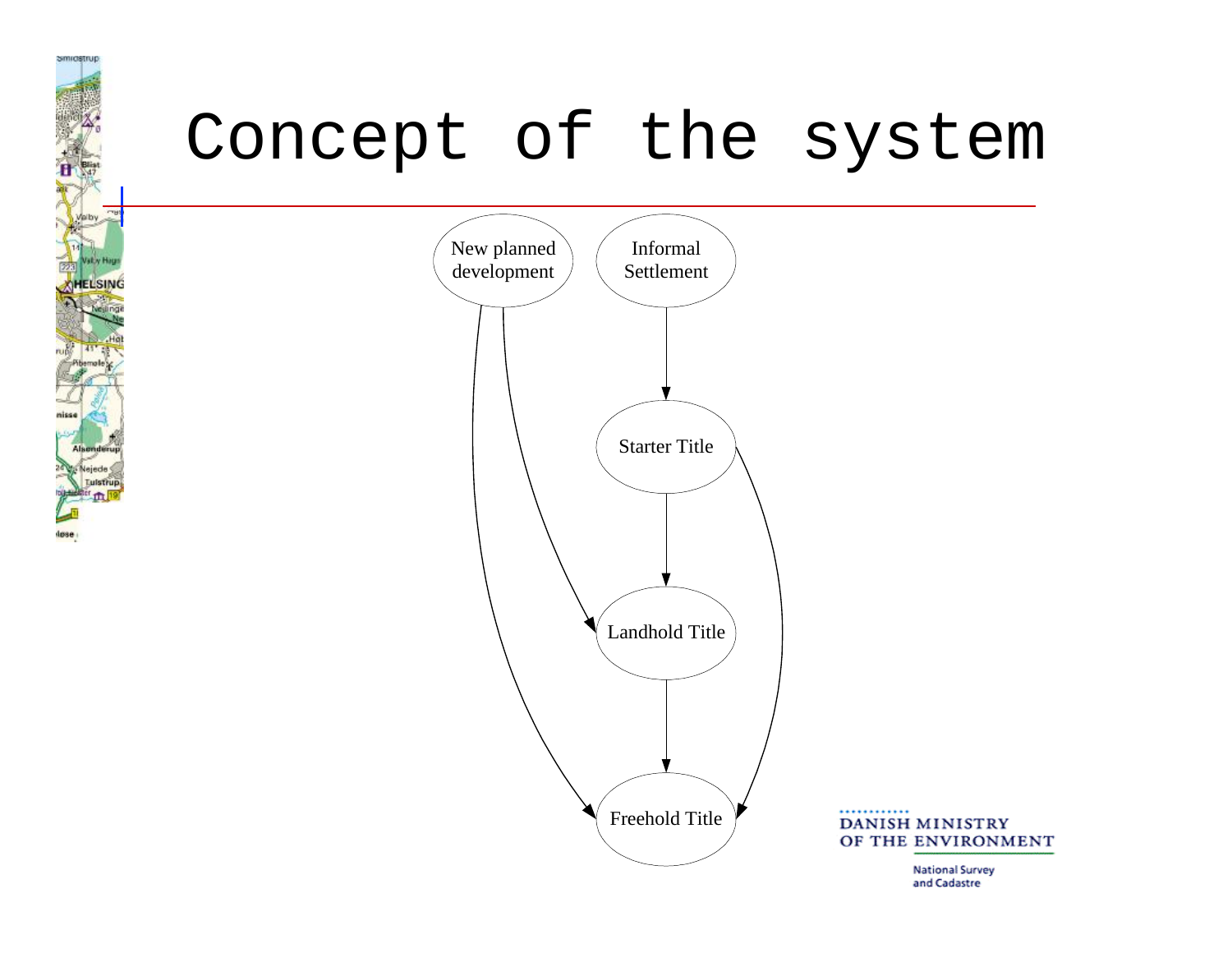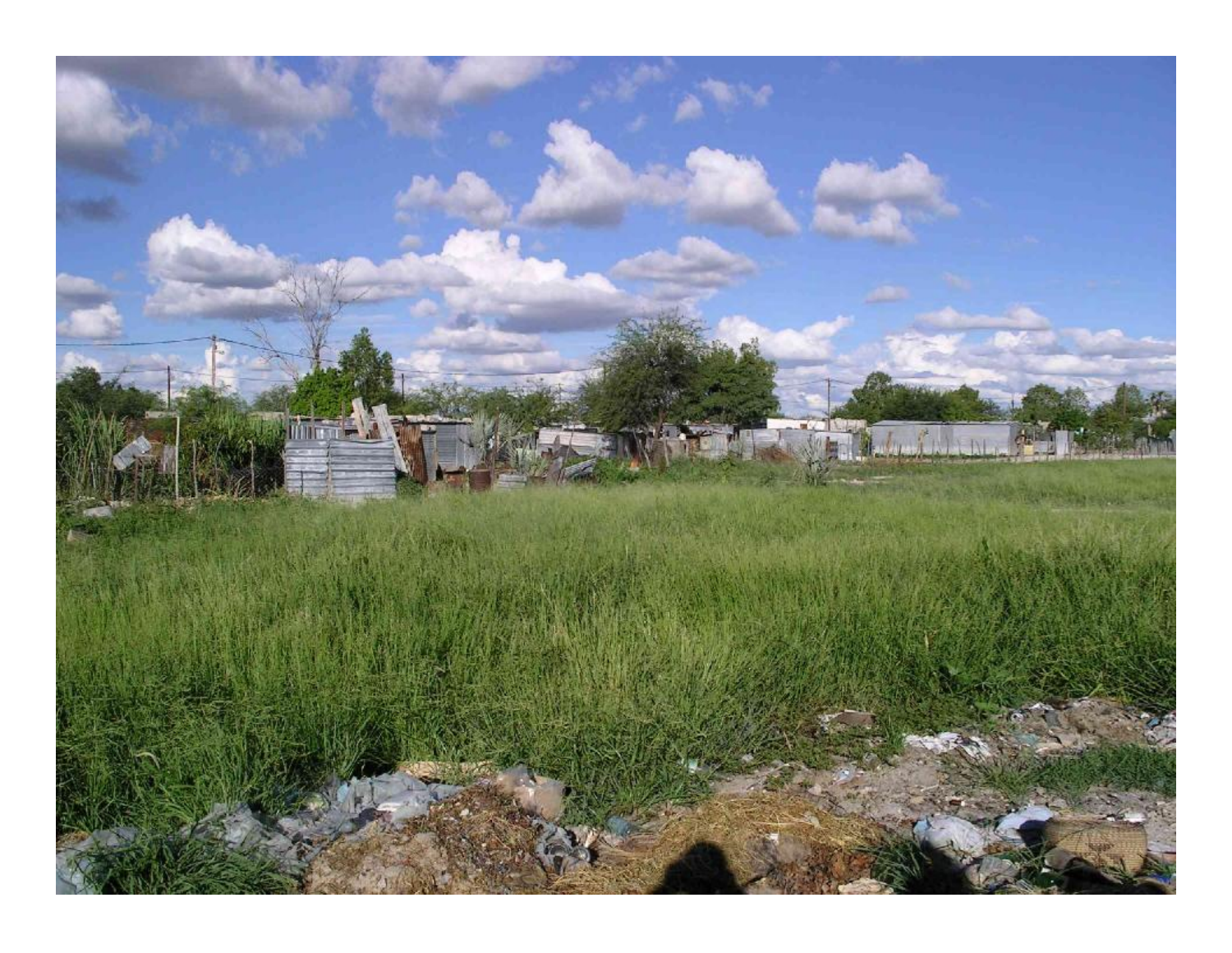## Starter title

- Individual type of tenure, however grouped based
- Statutory form of tenure to an undefined site
	- right to occupy a site in perpetuity
	- sell, donate and inherit
- Changes in matrimonial property regimes
- Impossible to register servitudes, mortgage, etc.
- Starter title registered OF THE ENVIRONM **National Survey** electronicallyand Cadactro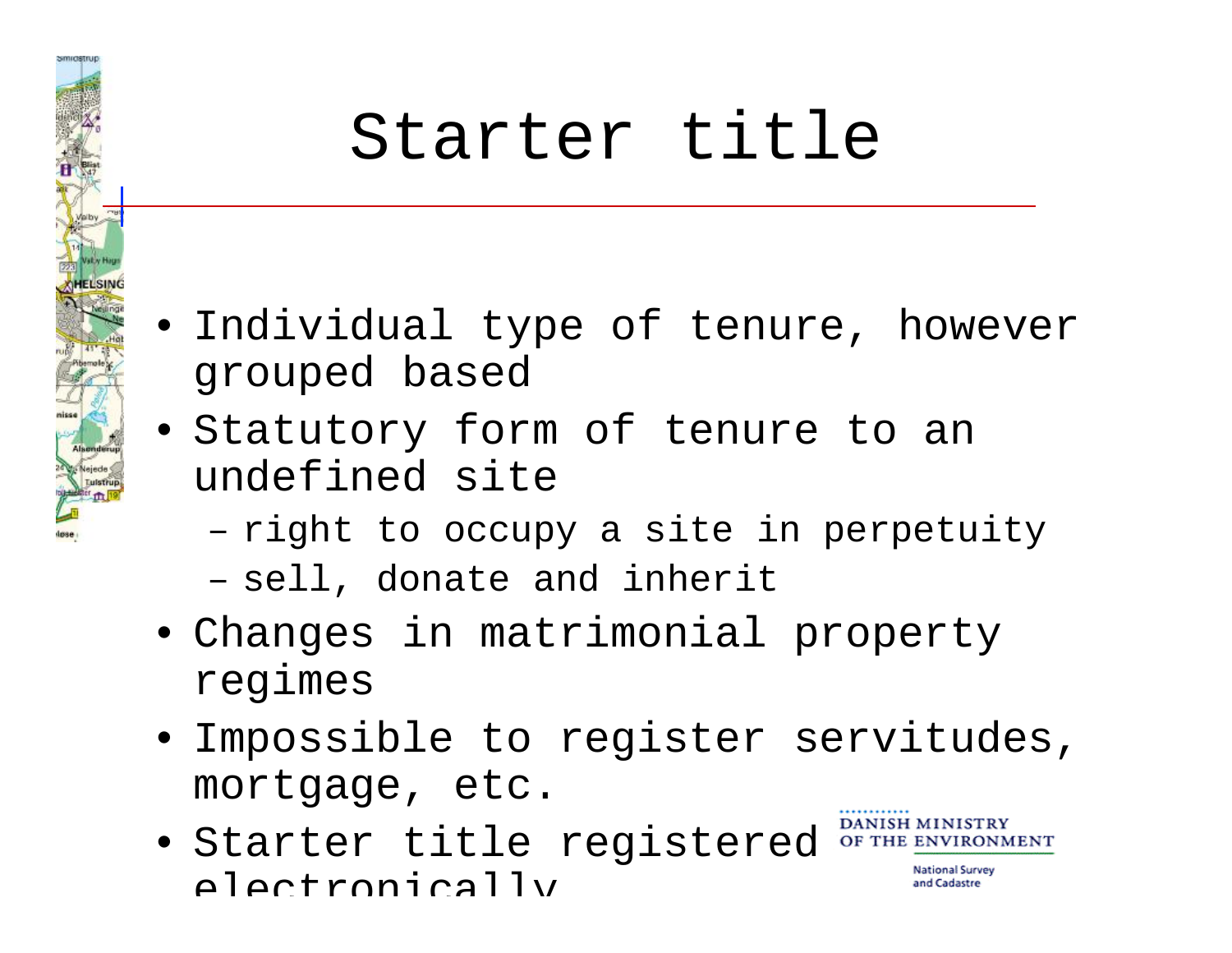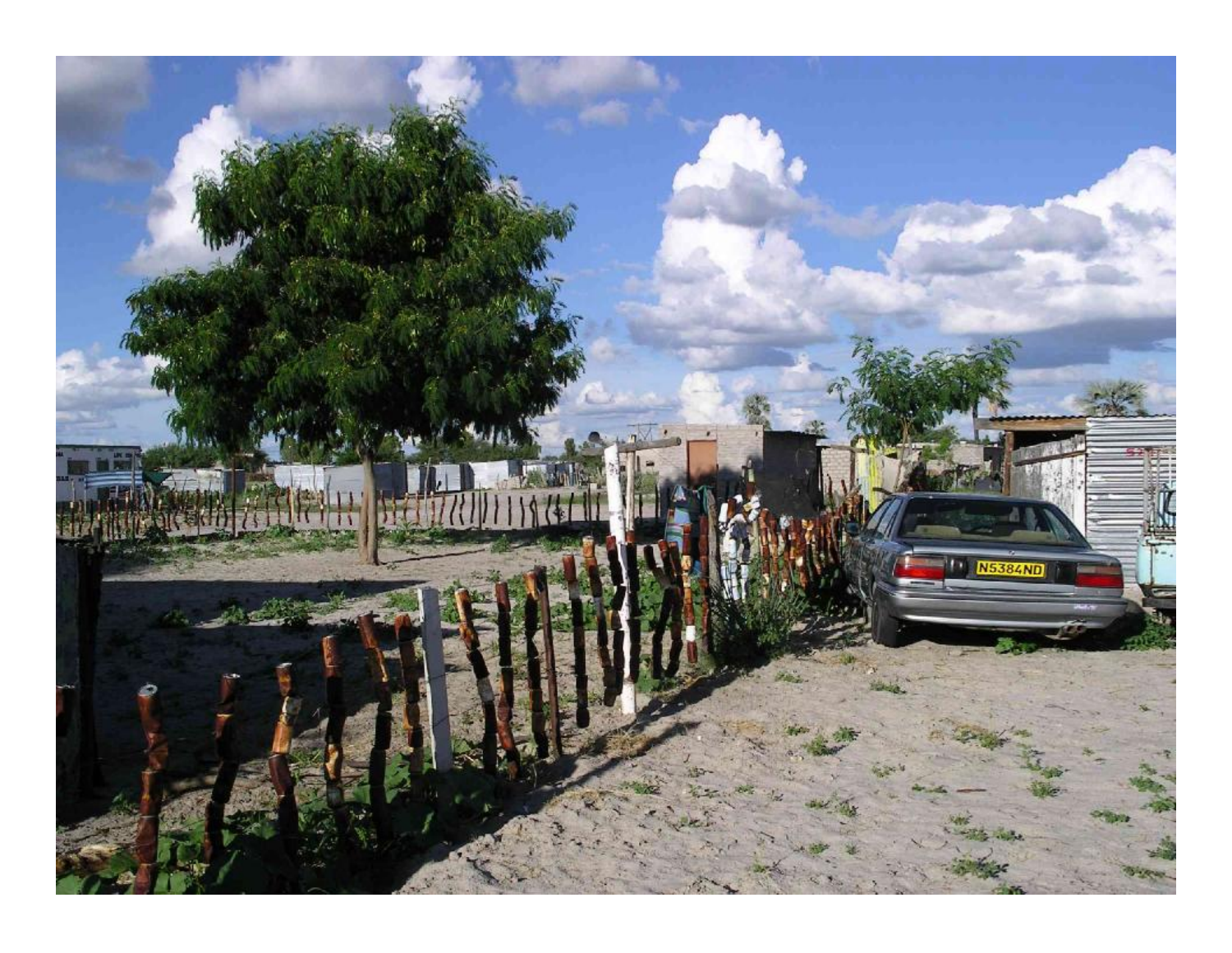## Landhold title

• Statutory form of tenure to a defined site

– sell, donate and inherit

- Changes in matrimonial property regimes
- Mortgage
- Landhold title registered electronically
- Land Registration Officer records transactions
- DANISH MINISTRY • Land Measurer performs lat surveys, adjudicates and prepares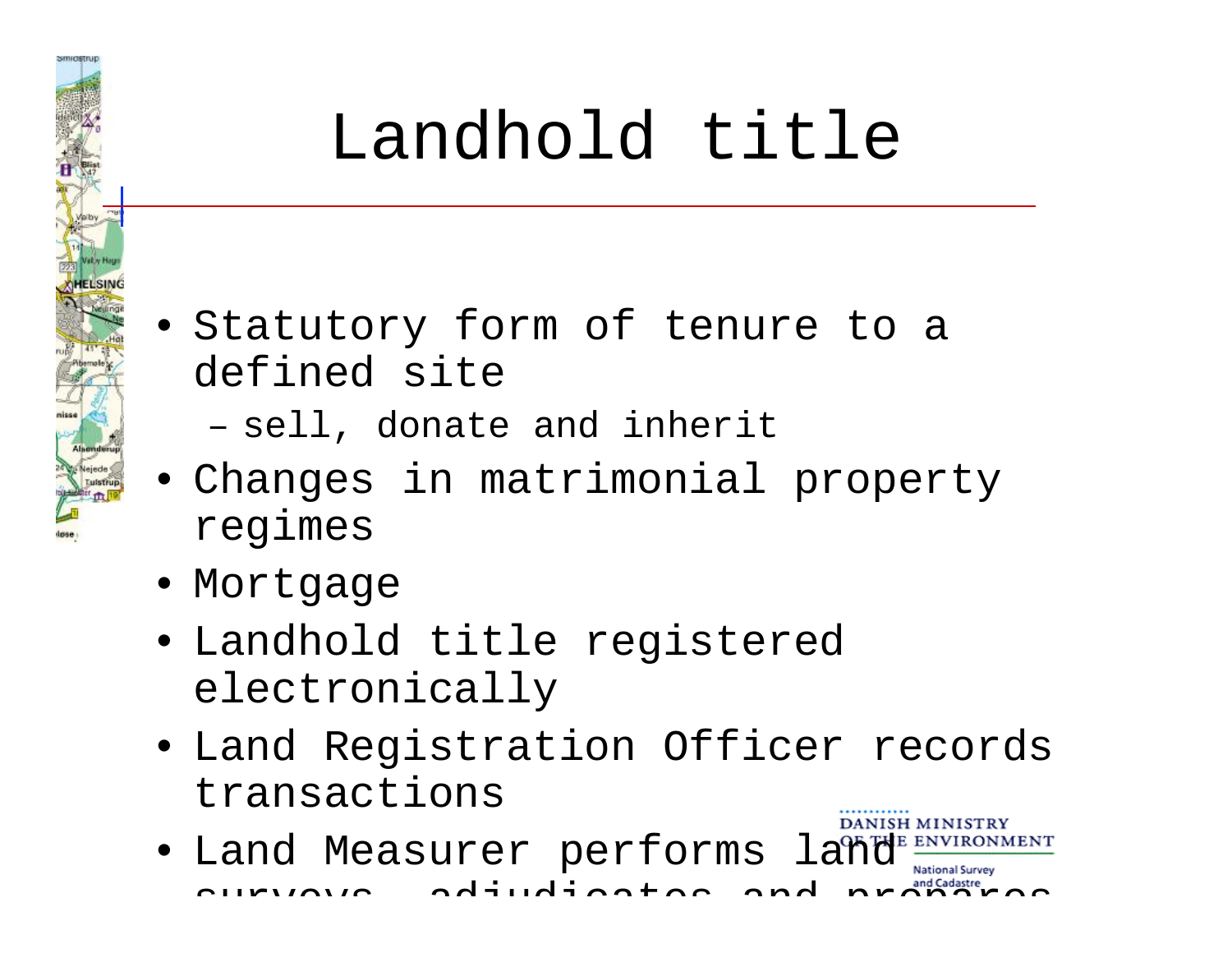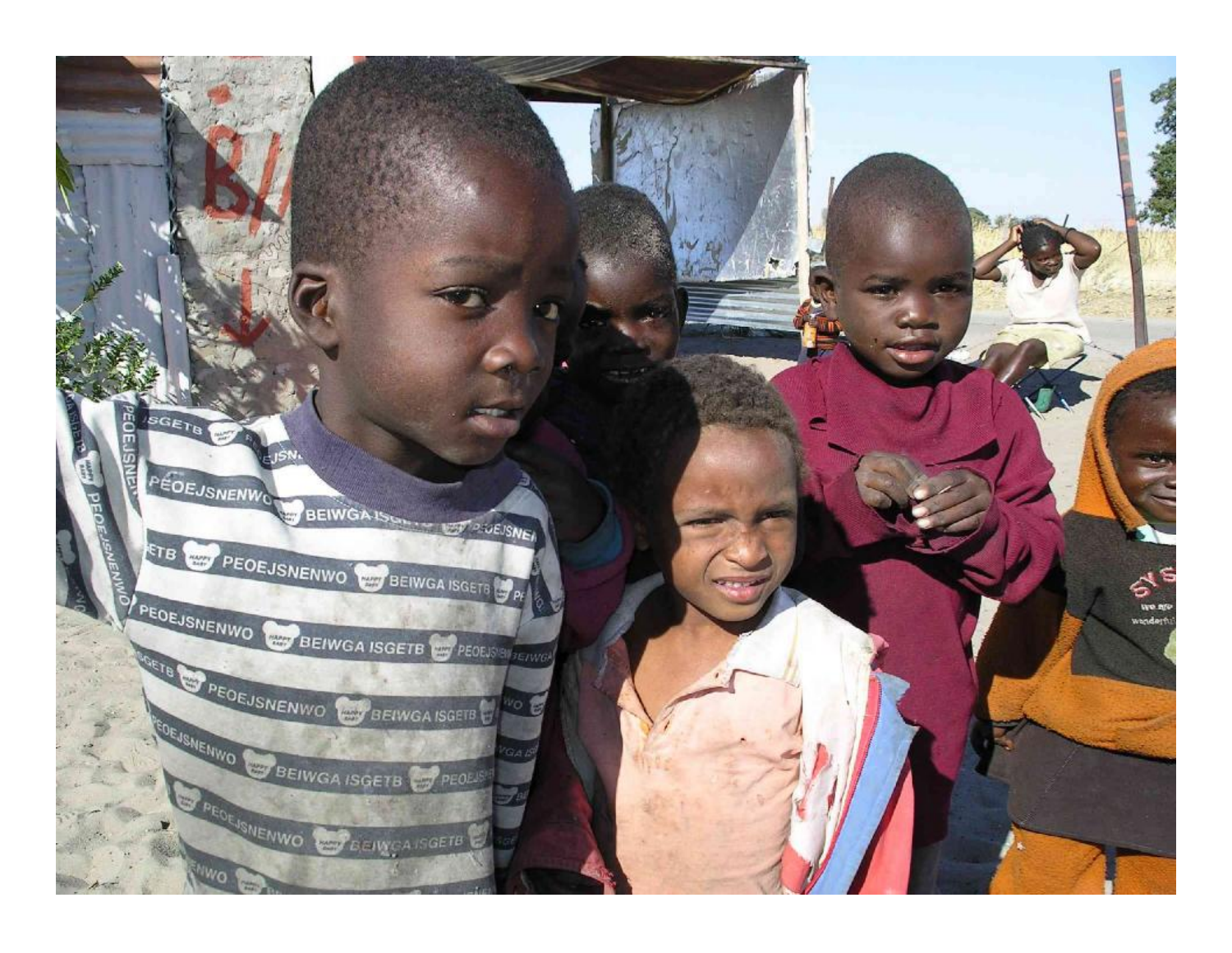

## Institutional model

- Land rights office:
	- land rights registrar
	- land registration officer (paraprofessional)
	- land measurer (paraprofessional)
- The partnership links local community to the DANISH MINISTRY OF THE ENVIRONMENT professionals and authorities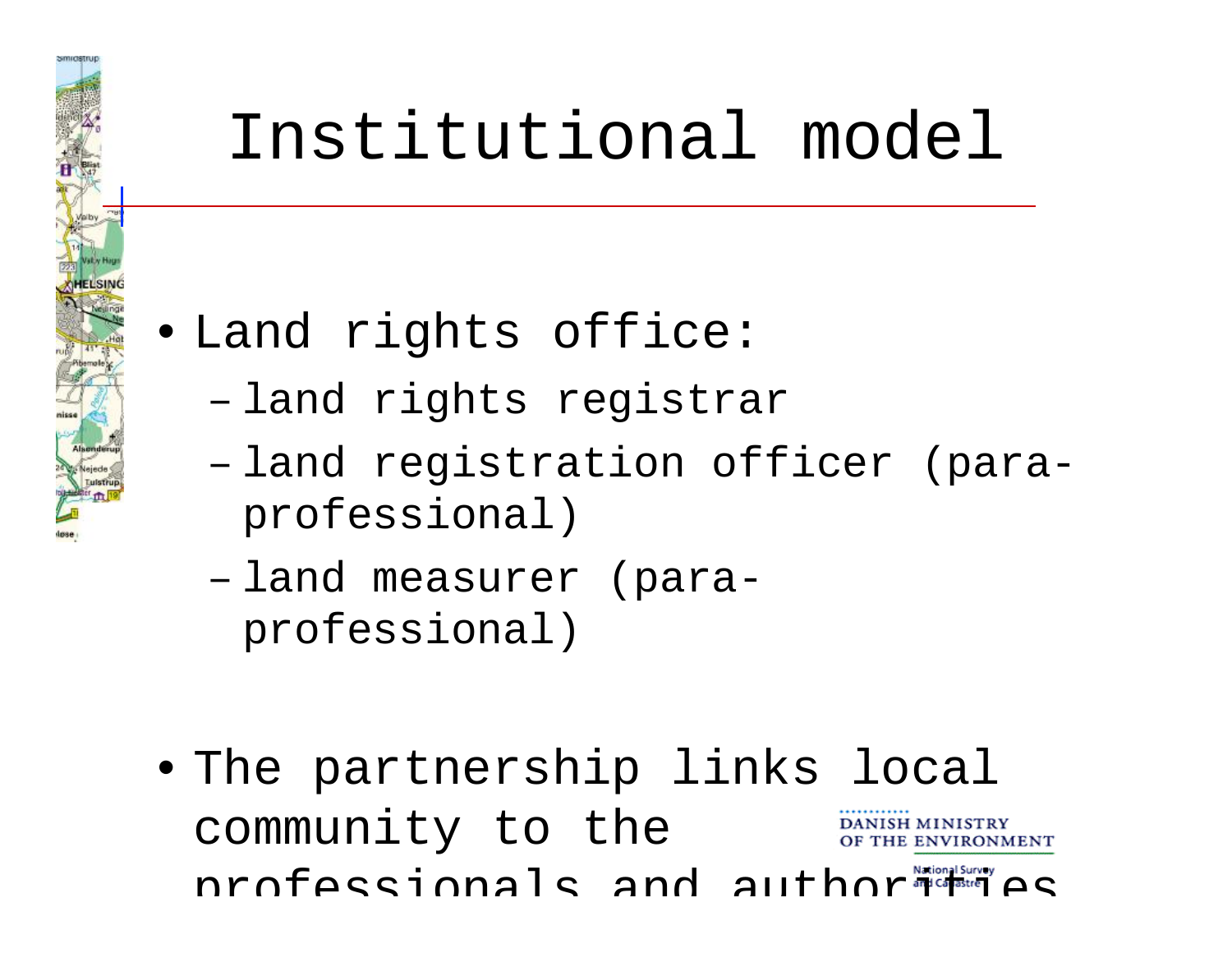Progress and conclusion

- The bill and regulations prepared
- Pilot implementation

**STRICKER IF** 

- Institutionalisation in the Ministry
- Stakeholders are yet to see tangible results

**\*\*\*\*\*\*\*\*\*\*\*\*** DANISH MINISTRY OF THE ENVIRONMENT